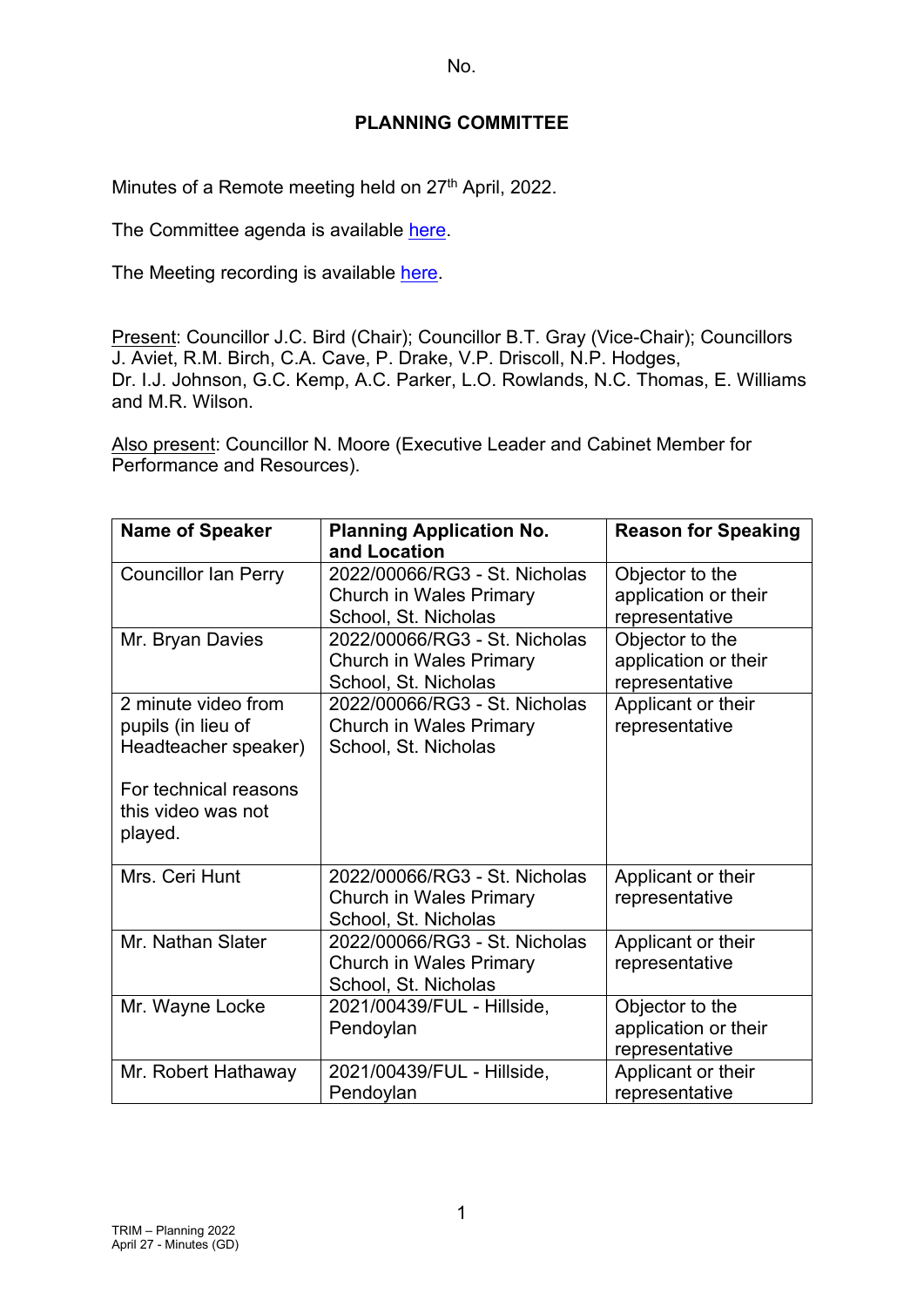1072 ANNOUNCEMENT –

Prior to the commencement of the business of the Committee, the Chairman read the following statement: "May I remind everyone present that the meeting will be live streamed as well as recorded via the internet and this recording archived for future viewing".

1073 APOLOGIES FOR ABSENCE –

These were received from Councillors S.T. Edwards and M. Wright.

1074 MINUTES –

RESOLVED – T H A T the minutes of the meeting held on  $30<sup>th</sup>$  March, 2022 be approved as a correct record.

1075 DECLARATIONS OF INTEREST –

| <b>Councillor A.C. Parker</b> | 2021/00439/FUL-<br>Hillside, Pendoylan | <b>Personal and Prejudicial</b><br>Interest - Councillor Parker was<br>the architect. He withdrew from<br>I the meeting and took no part in<br>the debate or vote. |
|-------------------------------|----------------------------------------|--------------------------------------------------------------------------------------------------------------------------------------------------------------------|
|-------------------------------|----------------------------------------|--------------------------------------------------------------------------------------------------------------------------------------------------------------------|

### 1076 BUILDING REGULATION APPLICATIONS AND OTHER BUILDING CONTROL MATTERS DETERMINED BY THE HEAD OF REGENERATION AND PLANNING UNDER DELEGATED POWERS (HRP) –

RESOLVED –

(1) T H A T the passed building regulation applications, as listed in Section A of the report, be noted.

(2) T H A T the rejected building applications, as listed in Section B of the report, be noted.

(3) T H A T the serving of Notices under Building (Approved Inspectors Etc.) Regulations 2000, as listed in Section C of the report, be noted.

1077 PLANNING APPLICATIONS DETERMINED BY THE HEAD OF REGENERATION AND PLANNING UNDER DELEGATED POWERS (HRP) –

RESOLVED – T H A T the applications as outlined within the report, on pages 9 through 27, under the above delegated powers be noted.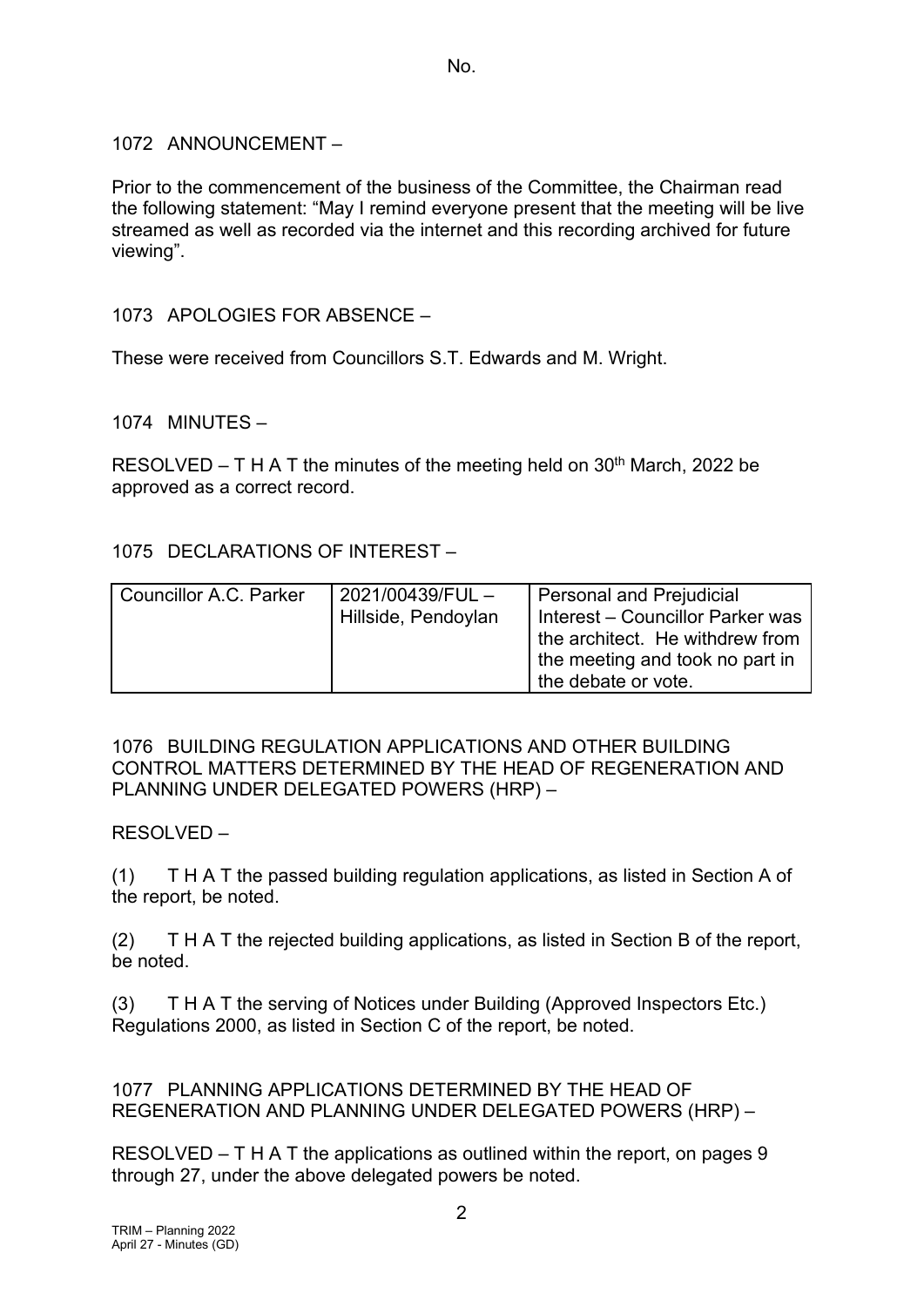1078 APPEALS (HRP) –

RESOLVED –

(1) T H A T the appeals received following the refusal of the Council to grant planning permission, as detailed in Section A of the report, be noted.

(2) T H A T it be noted that no Enforcement Appeals had been received at the time of the meeting taking place.

(3) T H A T the Planning Appeal Decisions, as detailed in Section C of the report, be noted.

(4) T H A T it be noted that no Enforcement Appeal Decisions had been received at the time of the meeting taking place.

(5) T H A T the statistics relating to appeals for the period April 2021 – March 2022, as detailed in Section E of the report, be noted.

1079 TREES (HRP) –

(i) Delegated Powers –

RESOLVED – T H A T the applications as outlined within the report on pages 35 to 38, as determined by the Head of Regeneration and Planning under delegated powers, be noted.

(ii) To Confirm Tree Preservation Order No. 6, 2021 for Trees at Marie Curie Hospice, Bridgeman Road, Penarth

The site related to the Marie Curie Hospice, located on Bridgeman Road, Penarth. The tree in question was an Atlas Blue Cedar, located to the rear of the building along the northern boundary with Park Tower. The site fell within the Penarth Conservation Area and backed onto the Grade 2 Listed Windsor Gardens Historic Park.

A Section 211 Notice was submitted to carry out a 1.5 to 2m reduction of lateral branches that overhung the neighbouring property (under ref. 2021/01477/TCA). Officers considered that the works would result in significant changes to the shape, form and balance of the tree, where the significant cutting back of the main scaffold branches would unbalance and significantly impact on the form of the tree.

Due to the notable form of the Atlas Blue Cedar, its condition, life expectancy and the tree's visibility from the public park to the rear, and the contribution it made to this part of the Conservation Area, a Tree Preservation Order (TPO) (No. 6 of 2021) was served on 10<sup>th</sup> November, 2021.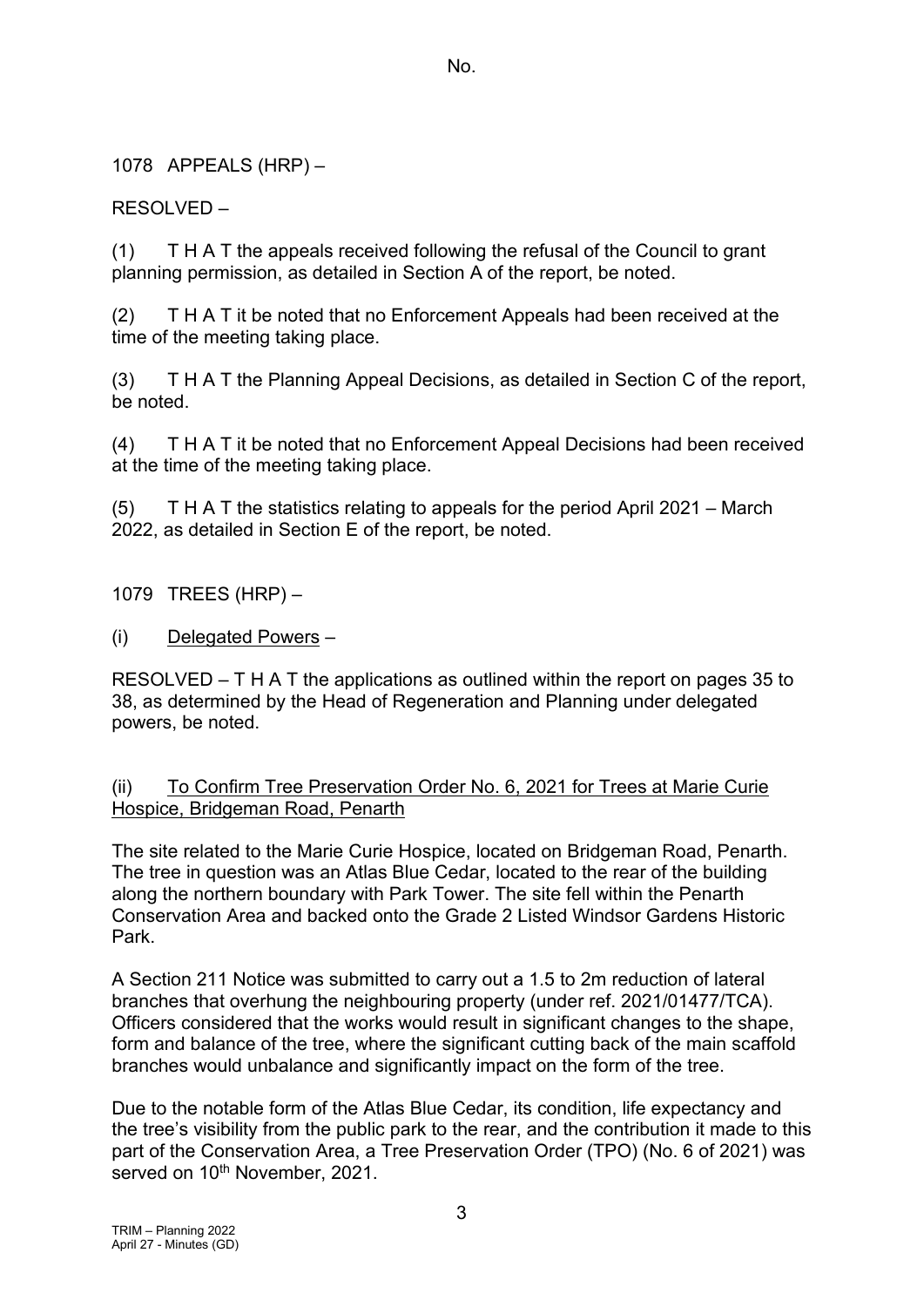Letters were sent to the owners and neighbours, who were given 28 days to comment on the TPO. The planning authority had received two letters of objection, which were considered in detail below. Whilst objections had been raised to the TPO, it was considered that none of the issues raised by the objectors provided sufficient justification to override the reasons in favour of confirmation of the TPO. Therefore, it was recommended that the TPO be confirmed without modification.

In light of the objections and to properly consider these representations, a further site visit was also undertaken with the Council's NSO Arboriculture Officer. These objections are considered below.

Having regard to the objections, it was not disputed that Atlas Blue Cedar trees were often found within large open landscaped areas. However, the location of this tree, based on its current growth was not necessarily problematic or inappropriate, on the basis of no evidence to demonstrate this current location was causing harm / damage to any property. The tree was not particularly close to the principal buildings within each plot and the wall had not inhibited its development into a relatively mature and high quality specimen.

Notably the steel blue foliage and pyramidal form were significant contributing factors to merit the protection of this tree within the TEMPO assessment and the weighting giving to the amenity of this tree.

The objections raise concerns in respect of the proximity of the tree to the wall, which is owned by Park Tower, stating that the tree roots will eventually undermine and damage the boundary wall. The tree is not fully mature and officers do recognise that in time the tree may have an impact on the wall. However, currently, there are no obvious signs of damage / cracking to the wall and the Council's Tree Officer has stated that the overall health of the tree is good. No evidence, by way of structural survey or any arboricultural assessment, has been submitted with the representations made, to provide any evidence that the tree is currently causing damage to the wall or any associated structures. Even when the TPO is confirmed, the LPA can consider applications for works to such trees if at that point in time there is evidence that the tree is causing direct damage to walls or other structures. Any such application would be assessed having regard to the level and weight of supporting information submitted.

### Having regard to the above, Committee

RESOLVED – T H A T the individual Tree Preservation Order be confirmed, without modification, to protect the character and amenity of the site and the Penarth Conservation Area.

### Reason for decision

The decision to recommend the confirmation of a Tree Preservation Order has been taken in accordance with Section 198 of the Town and Country Planning Act 1990 (as amended), which empowers the local planning authority to make provision for the preservation of trees or woodlands.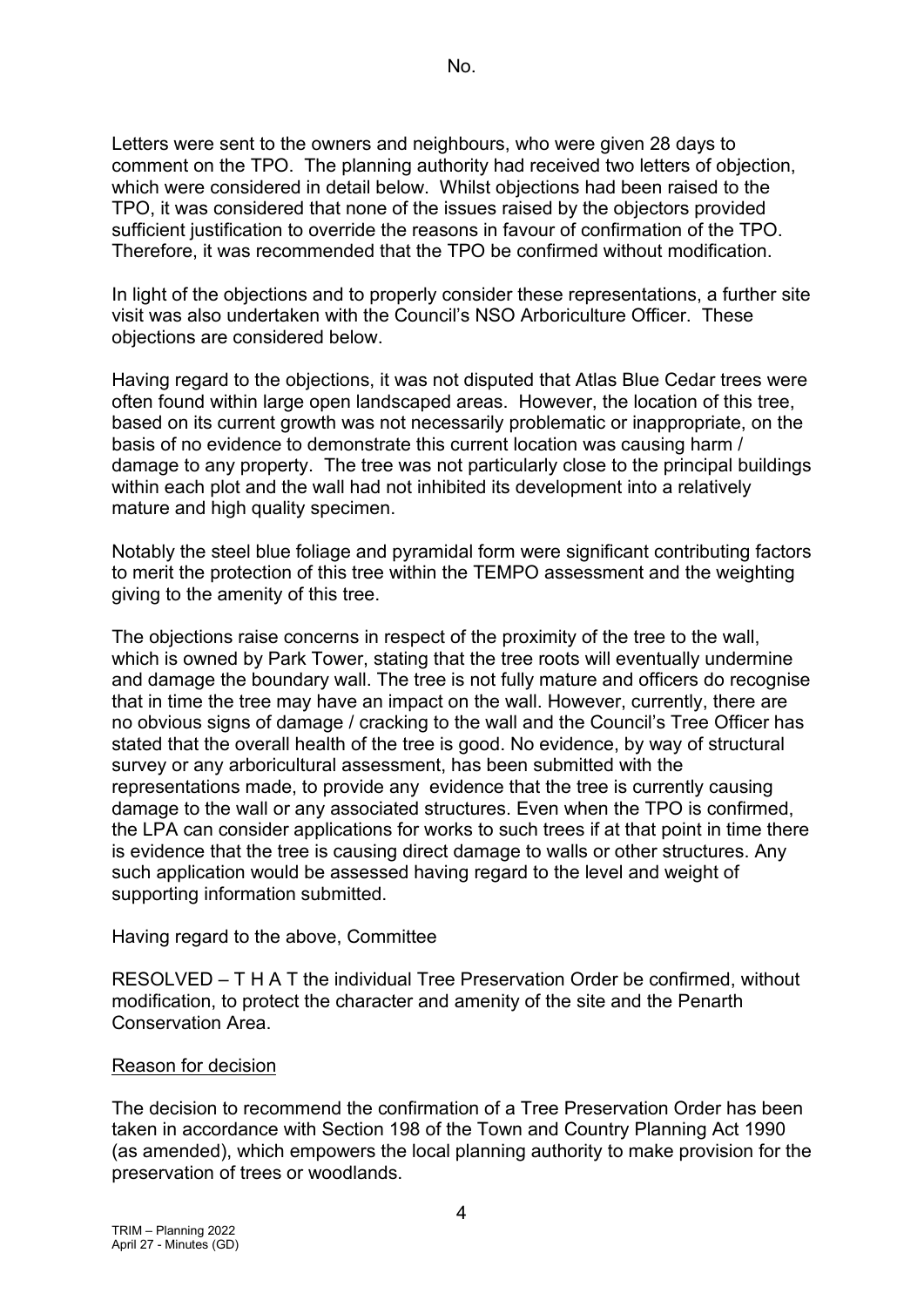### 1080 PLANNING APPLICATIONS (HRP) –

RESOLVED – T H A T in pursuance of the powers delegated to the Committee, the following applications be determined as indicated and any other necessary action be taken.

## **2021/00439/FUL** Received on 21 September 2021

(p49) **APPLICANT:** Mr A Collins c/o Agent, 39, Merthyr Mawr Rd, BRIDGEND, CF31 3NN **AGENT:** Mr Robert Hathaway Plan R Ltd, 39, Merthyr Mawr Rd, Bridgend, CF31 3NN

### **Hillside, Pendoylan**

Erection of three semi permanent Yurts and toilets (revised siting) and creation of new access into field

APPROVED subject to the conditions as contained within the report.

### Reason for decision

Having regard to the content of the report and discussions at the meeting.

### **2021/01123/FUL** Received on 28 February 2022 (p74) **APPLICANT:** DS Properties (Good Shed) Ltd c/o Agent **AGENT:** Gwen Thomas Unit 9, Oak Tree Court, Cardiff Gate Business Park, Cardiff, CF23 8RS

## **Land to the South and West of The Goodsheds, Hood Road, Barry**

Proposed development of tourist accommodation, employment spaces, relocation of outdoor gym and associated works

RESOLVED – T H A T this matter be deferred.

### Reason for decision

To allow consultations to expire.

## **2021/01136/FUL** Received on 26 January 2022

### (p91)

**APPLICANT:** Miss Sarah Jenkins 5 Ffordd Y Mileniwm, Barry, CF62 5BD **AGENT:** Miss Sarah Jenkins 5 Ffordd Y Mileniwm, Barry, CF62 5BD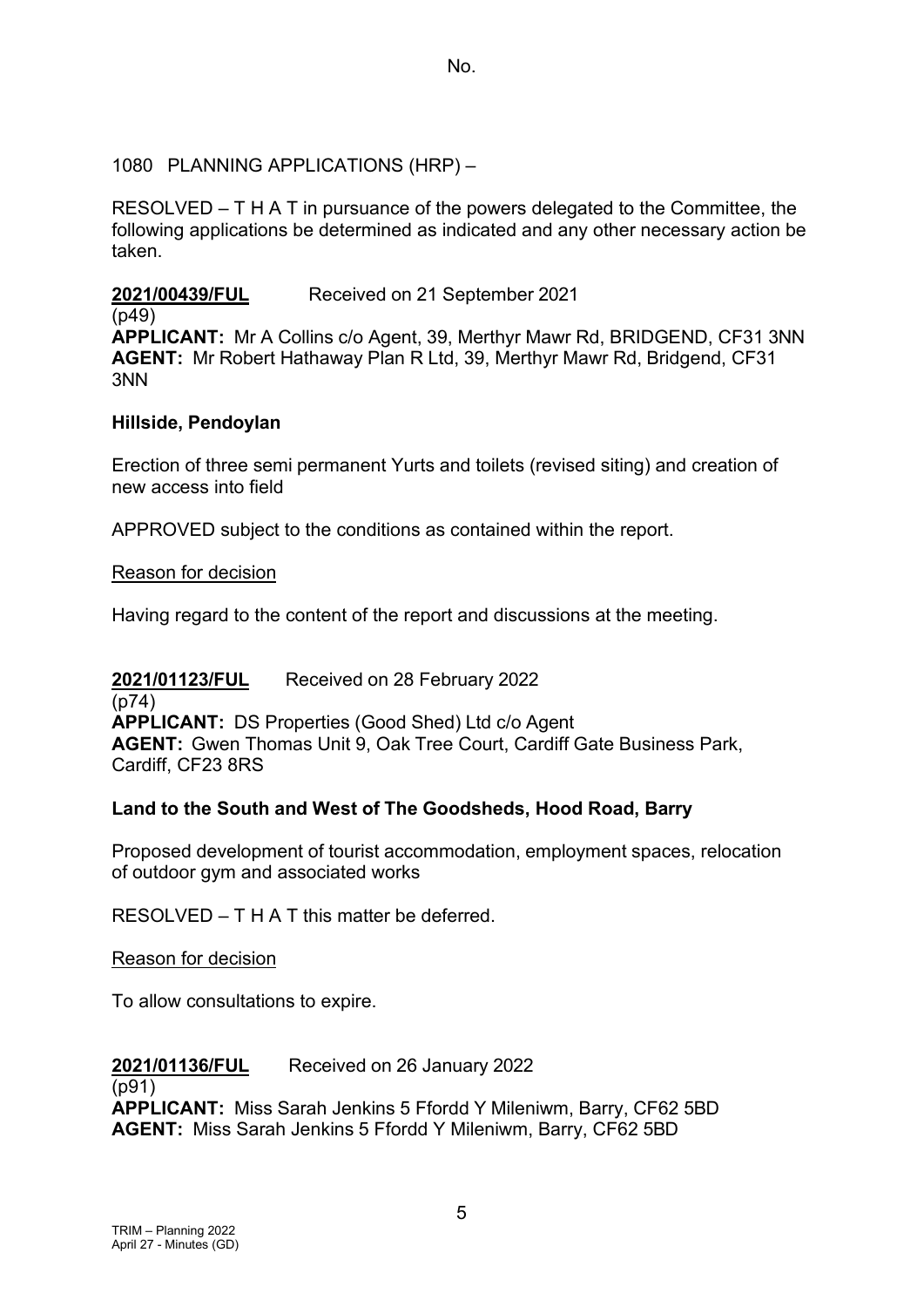# **5, Ffordd Y Mileniwm, Barry**

Erect a fence around front garden

RESOLVED –

- $(1)$  T H A T the application be refused:
	- (i) by reason of its siting, design and the distinctly open-;plan appearance of the street, the fence at this prominent plot fronting Ffordd y Mileniwm adversely impacts the visual amenity of the street scene and harmfully dilutes the consistent open character, which is a key design feature of the Barry Waterfront development. The development is, therefore, contrary to Policies MD2 and MD5 of the Vale of Glamorgan Adopted Local Development Plan 2011-2026 and the advice contained within Technical Advice Note 12 and Planning Policy Wales 11th Edition.

(2) T H A T the Head of Legal Services be authorised to serve an Enforcement Notice under Section 172 of the Town and Country Planning Act 1990 (as amended) to require:

(i) The removal of the fence and resulting materials from the land.

(3) T H A T in the event of non-compliance with the Notice, authorisation is also sought to take such legal proceedings as may be required.

### Reason for decision

The decision to refuse planning permission has been taken in accordance with Section 38 of The Planning and Compulsory Purchase Act 2004, which requires that, in determining a planning application the determination must be in accordance with the Development Plan unless material considerations indicate otherwise. The Development Plan for the area comprises the Vale of Glamorgan Adopted Local Development Plan 2011-2026.

The appropriate marine policy documents have been considered in the determination of this application and the consideration of the building currently on site, in accordance with Section 59 of the Marine and Coastal Access Act 2009.

It is considered that the decision to refuse planning permission and issue an enforcement notice complies with the Council's well-being objectives and the sustainable development principle in accordance with the requirements of the Well Being of Future Generations (Wales) Act 2015.

By reason of its siting, design, and the distinctly open-plan appearance of the street, the fence at this prominent plot fronting Ffordd y Mileniwm adversely impacts the visual amenity of the street scene and harmfully dilutes the consistent open character, which is a key design feature of the Barry Waterfront development. The development is, therefore, contrary to Policies MD2 and MD5 of the Vale of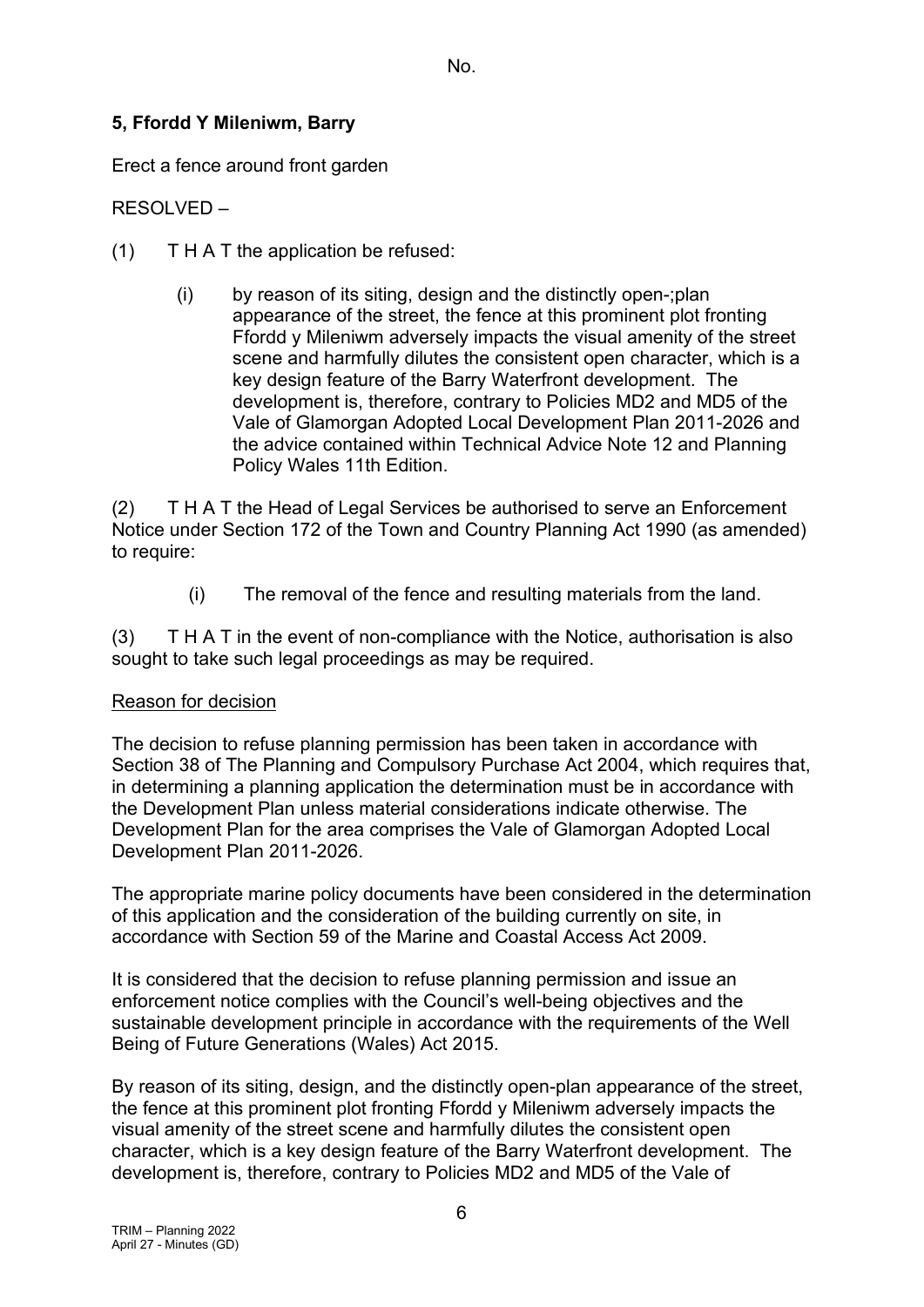Glamorgan Adopted Local Development Plan 2011-2026 and the advice contained within Technical Advice Note 12 and Planning Policy Wales 11<sup>th</sup> Edition.

**2021/01743/FUL** Received on 13 December 2021 (p103) **APPLICANT:** Pegasus Developments (Glamorgan) Ltd c/o agent , **AGENT:** Ms. Kate Coventry 22 Cathedral Road, Cardiff, CF11 9LJ

## **Land at Coldbrook Road East, Cadoxton**

Erection of 20 walk up units with associated car parking and works.

APPROVED subject to the conditions as contained within the report.

### Reason for decision

Having regard to the content of the report and discussions at the meeting.

**2022/00066/RG3** Received on 21 January 2022

 $(p135)$ 

**APPLICANT:** 21st Century Schools Programme Manager Civic Offices, Holton Road, Barry, CF63 4RU

**AGENT:** Mr Nathan Slater Civic Offices, Holton Road, Barry, CF63 4RU

## **St. Nicholas Church In Wales Primary School, St. Nicholas**

Proposed replacement primary school for 126 pupils plus additional capacity for 24 part- time nursery places, including associated works

APPROVED subject to the conditions as contained within the report and with an additional condition as follows:.

Prior to the erection / installation of any external lighting on site, further details of lighting shall be submitted to and approved in writing by the Local Planning Authority. The lighting of the site shall thereafter only be in accordance with the approved details.

Reason:

In the interests of visual amenity and to ensure compliance with Policies mD2 and MD7 of the LDP.

### Reason for decision

Having regard to the content of the report and discussions at the meeting.

**2022/00067/CAC** Received on 21 February 2022